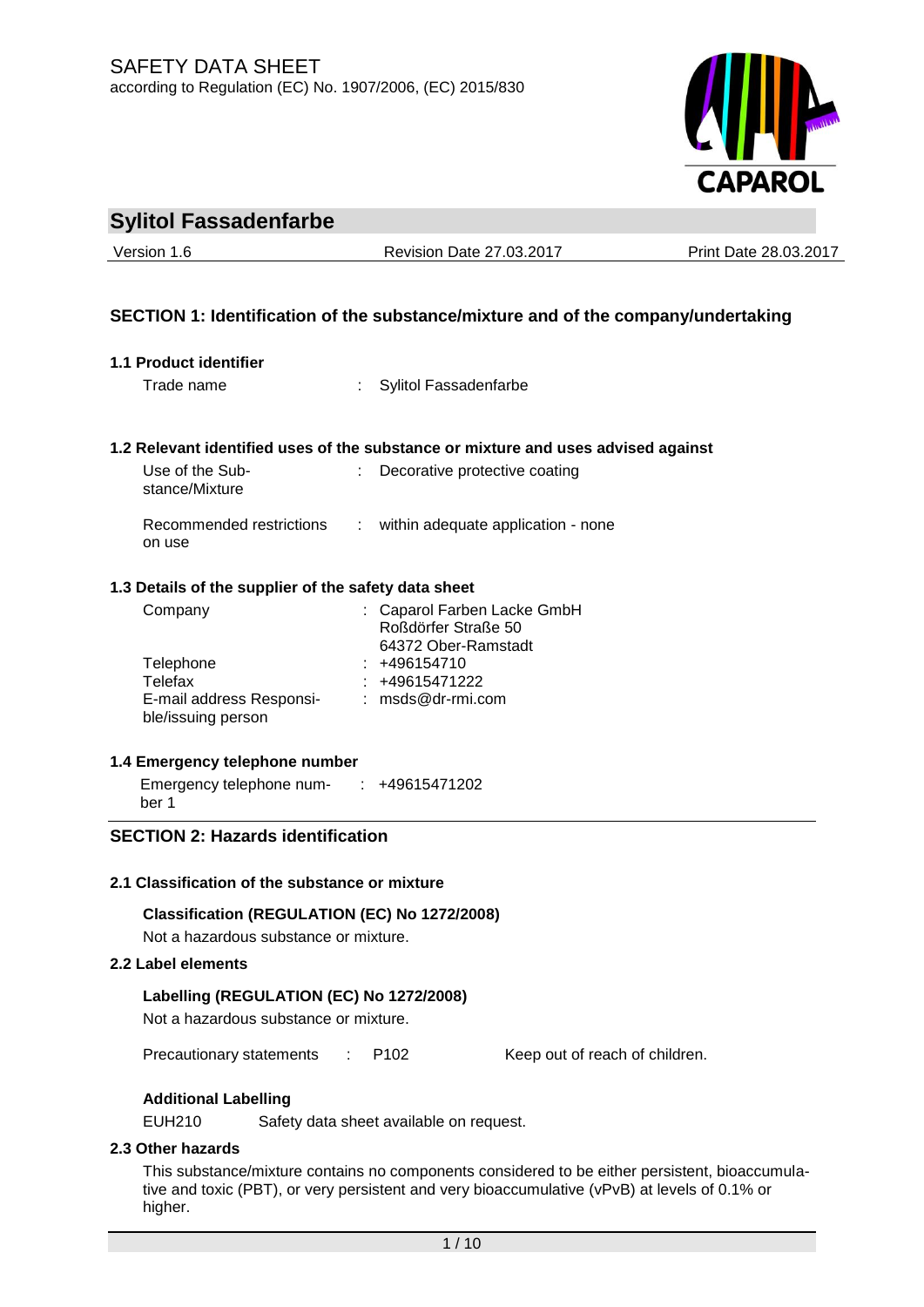Ensure good ventilation during use and drying. Do not eat, drink or smoke while using the product. In case of contact with eyes or skin, immediately and thoroughly rinse with water. Do not allow product to enter drains, waterways or soil. Clean utensils immediately after use with soap and water.

Do not breathe spray dust. Use A2/P2 combination filter for paint spraying.

Due to its potassium silicate content, the reaction of silicate based coatings is highly alkaline. Hence protect skin and eyes from paint.

The areas adjoining the surface to be coated must be carefully masked, in particular glass, ceramics, enamel/varnish coating, clinkers, natural stones, wood and metals. Wash splashes immediately and completely with plenty of clean water.

# **SECTION 3: Composition/information on ingredients**

#### **3.2 Mixtures**

Chemical nature : Silicate paint based on potassium silicate solution, aqueous

#### **Hazardous components**

| Chemical name                     | CAS-No.<br>EC-No.<br><b>Registration number</b>            | Classification                                                      | Concentration<br>(% w/w) |
|-----------------------------------|------------------------------------------------------------|---------------------------------------------------------------------|--------------------------|
| Silicic acid, potassium salt      | 1312-76-1<br>215-199-1<br>01-2119456888-17-<br><b>XXXX</b> | Skin Irrit. 2; H315<br>Eye Irrit. 2; H319<br><b>STOT SE 3; H335</b> | $>= 5 - < 10$            |
| cristobalite <sup>TMXT</sup><br>w | 14464-46-1<br>238-455-4                                    | <b>STOT RE 1; H372</b>                                              | $>= 1 - 5$               |

**MX**: This substance is integrated into the matrix of our products and will therefore be ignored for classification and labeling of the product.

For explanation of abbreviations see section 16.

# **SECTION 4: First aid measures**

#### **4.1 Description of first aid measures**

| General advice          | : No hazards which require special first aid measures.                                                                                                                                                      |
|-------------------------|-------------------------------------------------------------------------------------------------------------------------------------------------------------------------------------------------------------|
| If inhaled              | $\therefore$ Move to fresh air.                                                                                                                                                                             |
| In case of skin contact | : Wash skin thoroughly with soap and water or use recognized<br>skin cleanser.<br>Do NOT use solvents or thinners.                                                                                          |
| In case of eye contact  | : Remove contact lenses.<br>Irrigate copiously with clean, fresh water for at least 10<br>minutes, holding the eyelids apart.<br>Seek medical advice.                                                       |
| If swallowed            | : If swallowed, DO NOT induce vomiting.<br>Clean mouth with water and drink afterwards plenty of water.<br>Never give anything by mouth to an unconscious person.<br>If symptoms persist, call a physician. |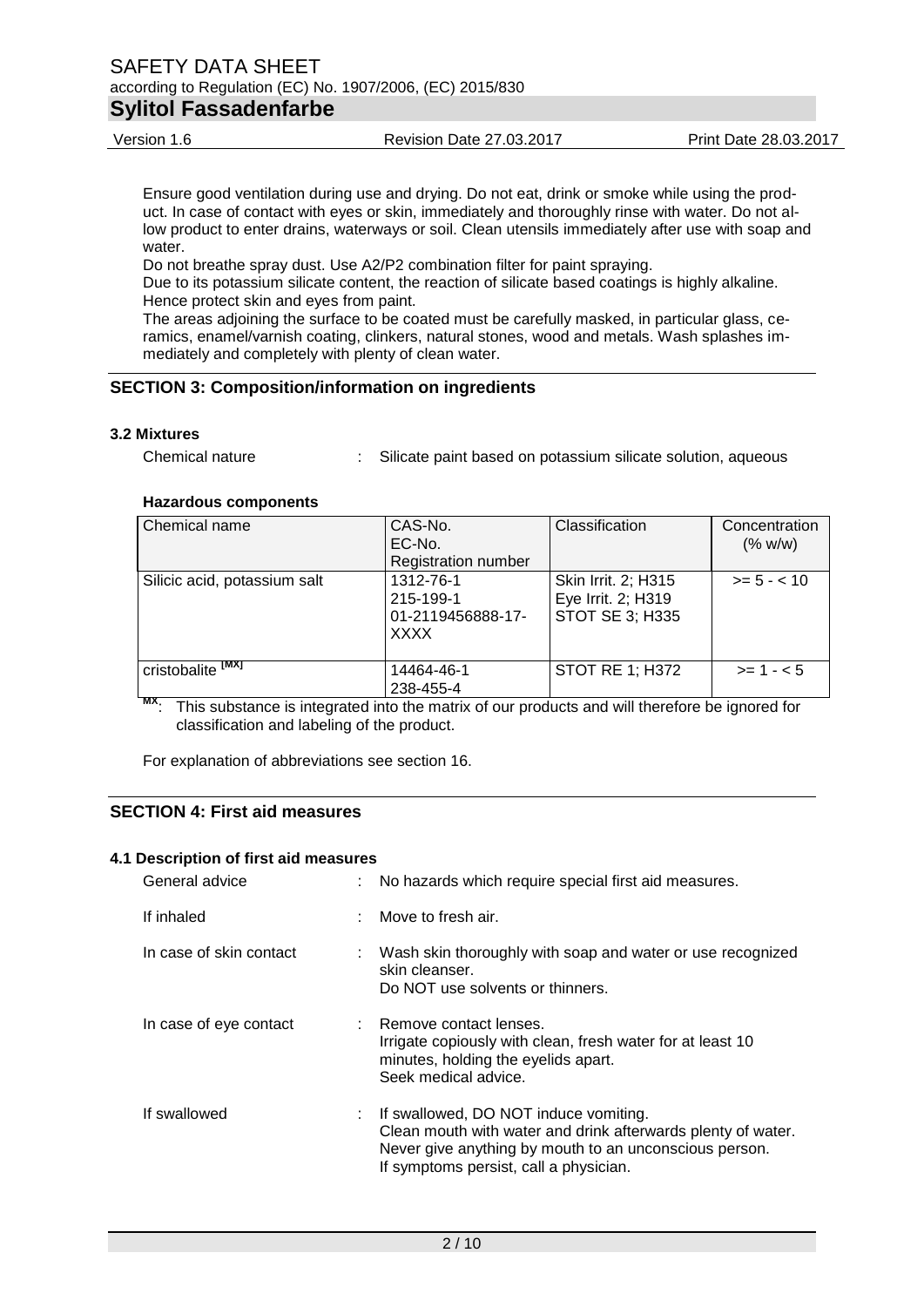| Version 1.6                                                     |                             | Revision Date 27.03.2017                                                                                                                                | Print Date 28.03.2017 |  |
|-----------------------------------------------------------------|-----------------------------|---------------------------------------------------------------------------------------------------------------------------------------------------------|-----------------------|--|
|                                                                 |                             |                                                                                                                                                         |                       |  |
| 4.2 Most important symptoms and effects, both acute and delayed |                             |                                                                                                                                                         |                       |  |
| Symptoms                                                        |                             | No information available.                                                                                                                               |                       |  |
| <b>Risks</b>                                                    |                             | No information available.                                                                                                                               |                       |  |
|                                                                 |                             | 4.3 Indication of any immediate medical attention and special treatment needed                                                                          |                       |  |
| Treatment                                                       |                             | No information available.                                                                                                                               |                       |  |
| <b>SECTION 5: Firefighting measures</b>                         |                             |                                                                                                                                                         |                       |  |
| 5.1 Extinguishing media                                         |                             |                                                                                                                                                         |                       |  |
| Suitable extinguishing media                                    | ÷                           | Use extinguishing measures that are appropriate to local cir-<br>cumstances and the surrounding environment.                                            |                       |  |
| 5.2 Special hazards arising from the substance or mixture       |                             |                                                                                                                                                         |                       |  |
| Specific hazards during fire-<br>fighting                       | $\mathcal{L}^{\mathcal{L}}$ | In case of fire hazardous decomposition products may be<br>produced such as:<br>Carbon monoxide, carbon dioxide and unburned hydrocar-<br>bons (smoke). |                       |  |
| 5.3 Advice for firefighters                                     |                             |                                                                                                                                                         |                       |  |
| Special protective equipment :<br>for firefighters              |                             | Use personal protective equipment. Wear self-contained<br>breathing apparatus for firefighting if necessary.                                            |                       |  |
| Further information                                             |                             | Standard procedure for chemical fires.                                                                                                                  |                       |  |

# **SECTION 6: Accidental release measures**

# **6.1 Personal precautions, protective equipment and emergency procedures**

| Personal precautions                 | Avoid contact with skin and eyes.<br>Material can create slippery conditions.<br>Use protective shoes or boots with rough rubber sole.<br>Refer to protective measures listed in sections 7 and 8.<br>Treat recovered material as described in the section "Disposal<br>considerations". |
|--------------------------------------|------------------------------------------------------------------------------------------------------------------------------------------------------------------------------------------------------------------------------------------------------------------------------------------|
| <b>6.2 Environmental precautions</b> |                                                                                                                                                                                                                                                                                          |
| Environmental precautions            | : Do not flush into surface water or sanitary sewer system.<br>If the product contaminates rivers and lakes or drains inform<br>respective authorities.<br>Prevent further leakage or spillage if safe to do so.                                                                         |

# **6.3 Methods and material for containment and cleaning up**

| : Soak up with inert absorbent material (e.g. sand, silica gel, |
|-----------------------------------------------------------------|
| acid binder, universal binder, sawdust).                        |
| Keep in suitable, closed containers for disposal.               |
|                                                                 |

# **6.4 Reference to other sections**

For disposal considerations see section 13.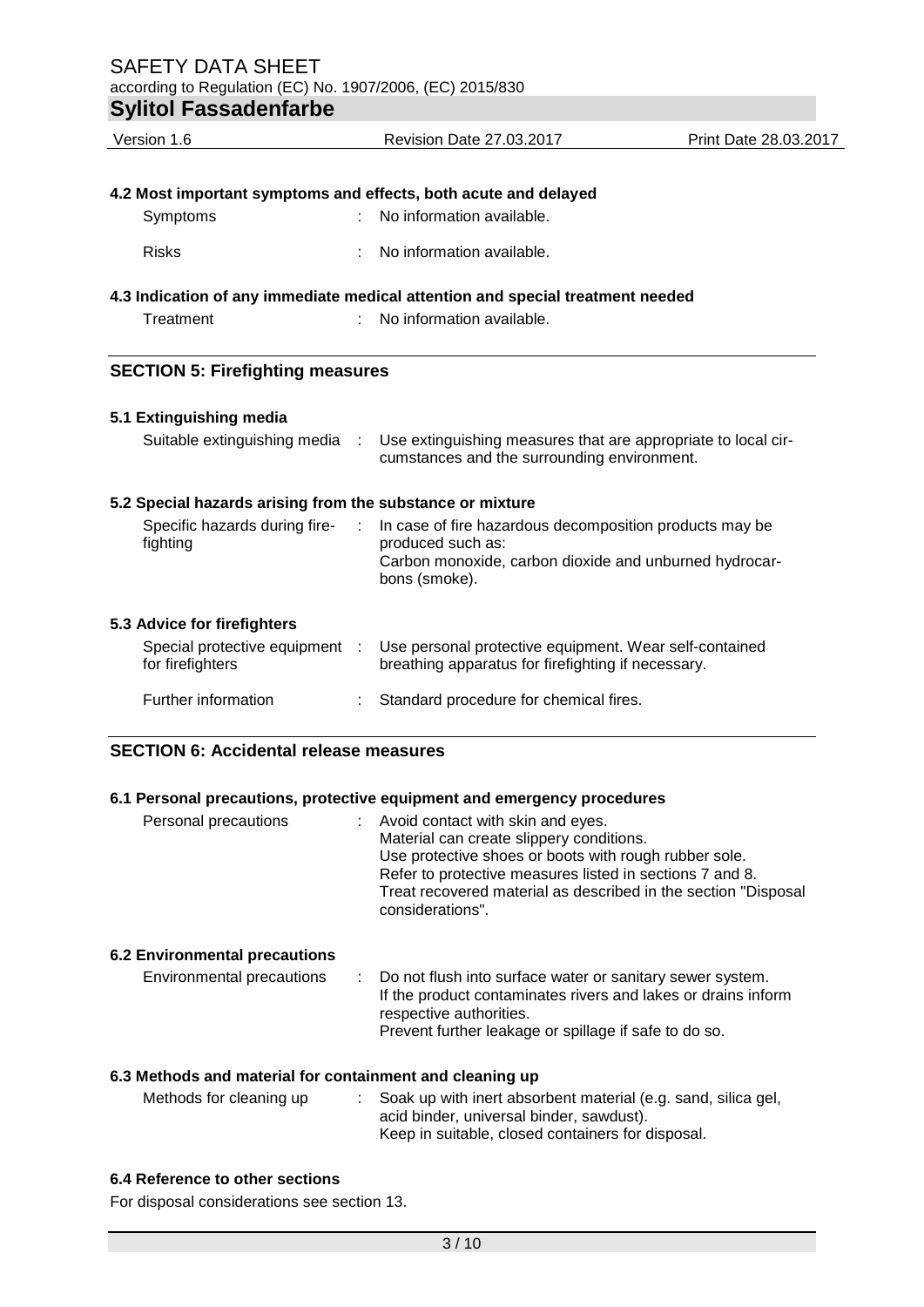SAFETY DATA SHEET according to Regulation (EC) No. 1907/2006, (EC) 2015/830 **Sylitol Fassadenfarbe**

Version 1.6 Revision Date 27.03.2017 Print Date 28.03.2017

# **SECTION 7: Handling and storage 7.1 Precautions for safe handling** Advice on safe handling : No special technical protective measures required. For personal protection see section 8. Smoking, eating and drinking should be prohibited in the application area. Advice on protection against fire and explosion : Normal measures for preventive fire protection. Hygiene measures : Provide adequate ventilation. Avoid contact with the skin and the eyes. Wash hands before eating, drinking, or smoking. Wash hands before breaks and at the end of workday. **7.2 Conditions for safe storage, including any incompatibilities** Requirements for storage areas and containers : Containers which are opened must be carefully resealed and kept upright to prevent leakage. To maintain product quality, do not store in heat or direct sunlight. Store at room temperature. Perishable if frozen. Advice on common storage : Keep away from oxidizing agents and strongly acid or alkaline materials. Storage class (TRGS 510) : 12, Non Combustible Liquids **7.3 Specific end use(s)** Specific use(s) : Please follow the technical information of the manufacturer.

# **SECTION 8: Exposure controls/personal protection**

#### **8.1 Control parameters**

Contains no substances with occupational exposure limit values.

### **8.2 Exposure controls**

# **Personal protective equipment**

| Eye protection              | : Safety glasses<br>German trade association rules - BGR 192 Eye protection |
|-----------------------------|-----------------------------------------------------------------------------|
| Hand protection             |                                                                             |
| Material                    | Nitrile rubber                                                              |
| Glove thickness             | $0.2 \text{ mm}$                                                            |
| Protective index            | Class 3                                                                     |
| Remarks                     | Wear suitable gloves tested to EN374.                                       |
|                             | Before removing gloves clean them with soap and water.                      |
| Skin and body protection    | Protective clothing<br>t.                                                   |
| Respiratory protection<br>÷ | No personal respiratory protective equipment normally re-<br>quired.        |
| Protective measures         | No special protective equipment required.                                   |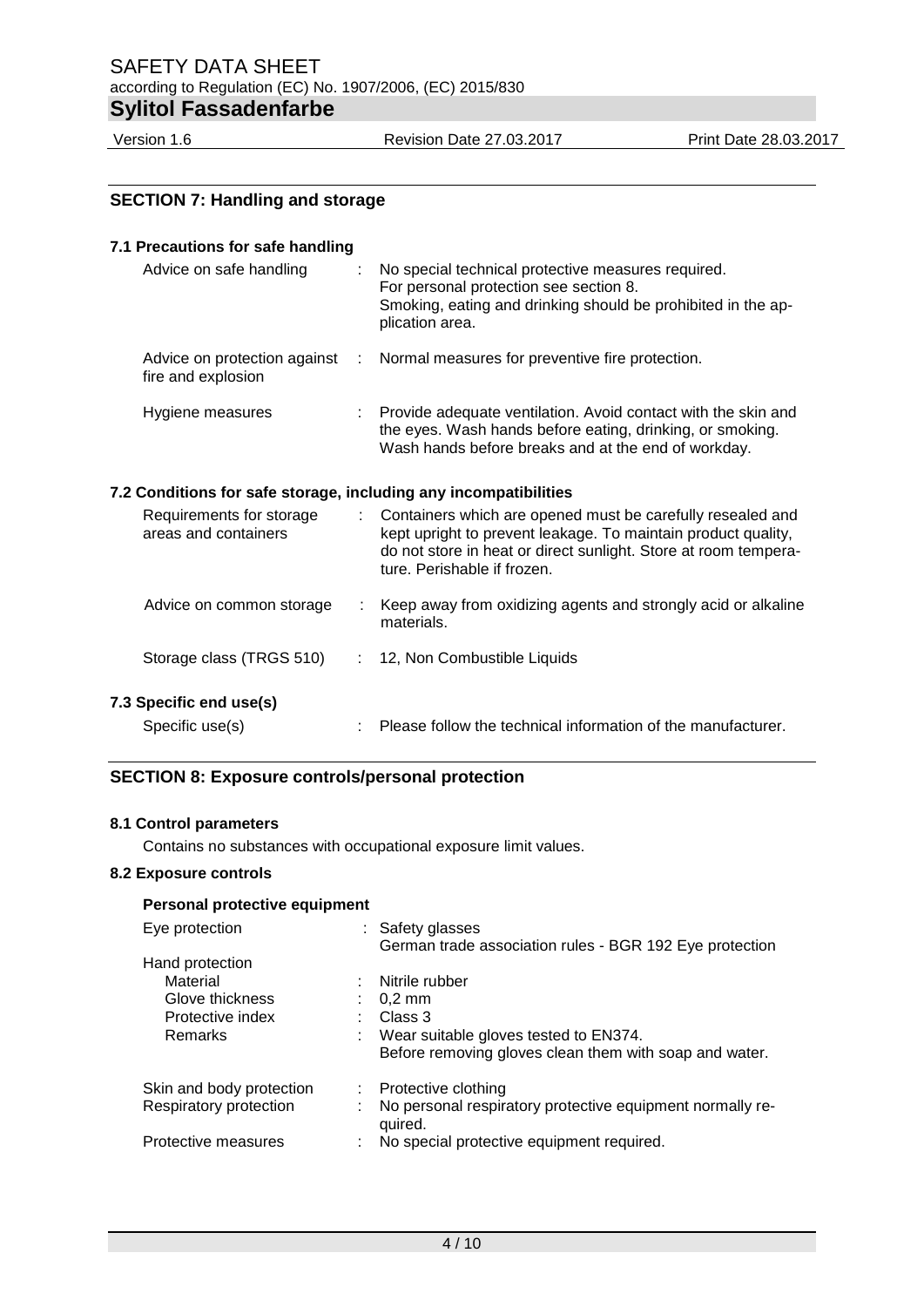# **SECTION 9: Physical and chemical properties**

#### **9.1 Information on basic physical and chemical properties**

| Appearance                                 | t                         | liquid                       |
|--------------------------------------------|---------------------------|------------------------------|
| Colour                                     | t                         | pigmented                    |
| Odour                                      |                           | not determined               |
| <b>Odour Threshold</b>                     |                           | Not relevant                 |
| рH                                         | ÷                         | No data available            |
| Melting point/freezing point               | $\mathbb{Z}^{\mathbb{Z}}$ | ca. 0 °C                     |
| Boiling point/boiling range                | ÷                         | 100 °C                       |
| Flash point                                |                           | Not applicable               |
| Evaporation rate                           |                           | Not applicable               |
| Flammability (solid, gas)                  |                           | Does not sustain combustion. |
| Upper explosion limit                      |                           | not determined               |
| Lower explosion limit                      | ÷                         | not determined               |
| Vapour pressure                            |                           | ca. 23 hPa                   |
| Relative vapour density                    |                           | not determined               |
| Relative density                           |                           | not determined               |
| Density                                    | t.                        | 1,4700 g/cm3                 |
| Solubility(ies)<br>Water solubility        | ÷.                        | insoluble                    |
| Partition coefficient: n-<br>octanol/water | t.                        | not determined               |
| Auto-ignition temperature                  | ÷,                        | not determined               |
| Decomposition temperature                  |                           | Not applicable               |
| Flow time                                  |                           | not determined               |
| <b>Explosive properties</b>                |                           | Not applicable               |
| Oxidizing properties                       |                           | Not applicable               |

**9.2 Other information**

No data available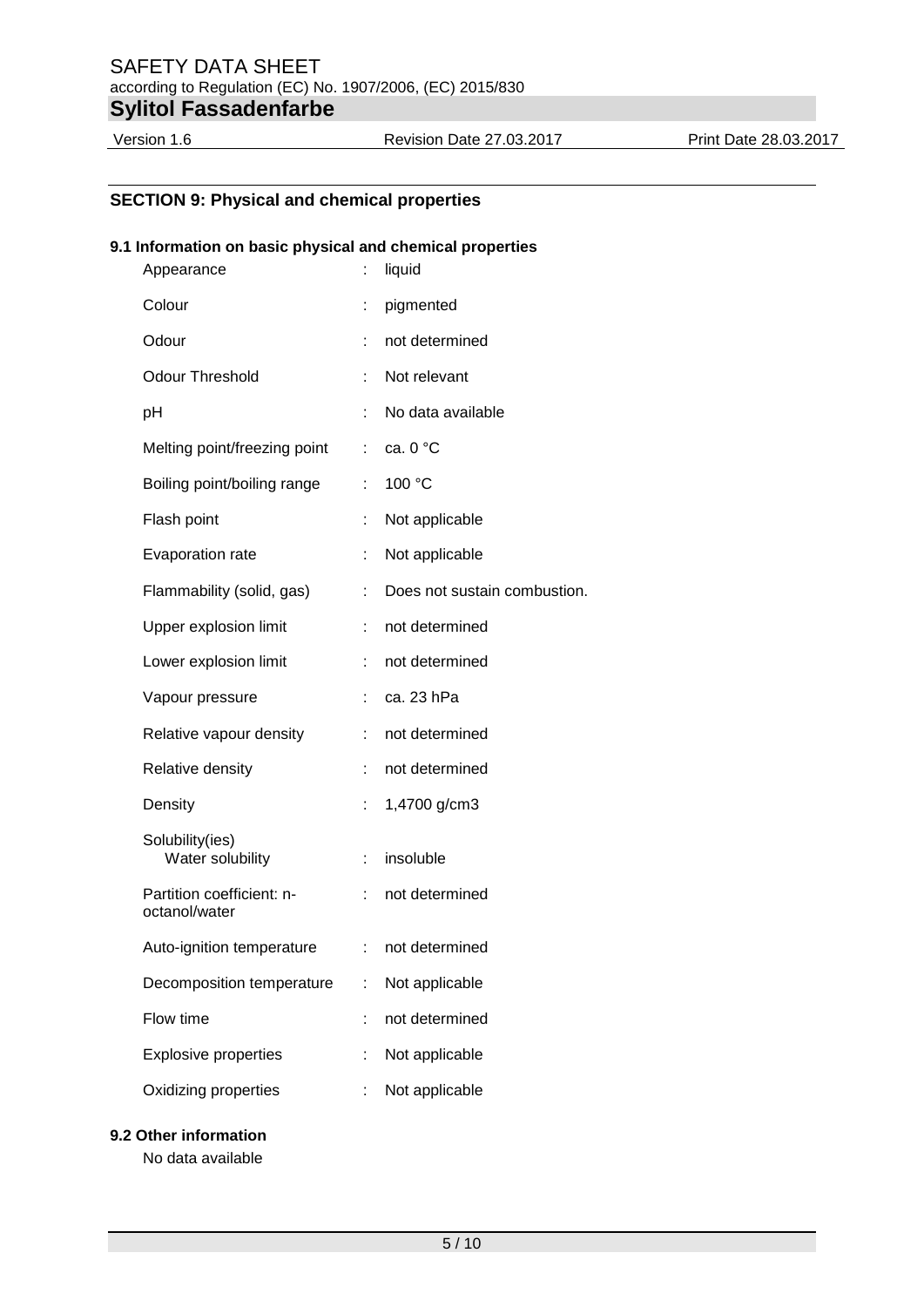| <b>SECTION 10: Stability and reactivity</b>         |                                                                           |
|-----------------------------------------------------|---------------------------------------------------------------------------|
| <b>10.1 Reactivity</b>                              |                                                                           |
| Stable under recommended storage conditions.        |                                                                           |
| <b>10.2 Chemical stability</b>                      |                                                                           |
| No decomposition if stored and applied as directed. |                                                                           |
| 10.3 Possibility of hazardous reactions             |                                                                           |
| Hazardous reactions                                 | : No decomposition if used as directed.                                   |
| 10.4 Conditions to avoid                            |                                                                           |
| Conditions to avoid                                 | : Protect from frost.<br>Extremes of temperature and direct sunlight.     |
| 10.5 Incompatible materials                         |                                                                           |
| Materials to avoid                                  | Incompatible with oxidizing agents.<br>Incompatible with acids and bases. |
| 10 6 Hazardous decomposition products               |                                                                           |

# **10.6 Hazardous decomposition products**

No decomposition if stored and applied as directed.

### **SECTION 11: Toxicological information**

# **11.1 Information on toxicological effects**

#### **Skin corrosion/irritation**

#### **Product:**

Remarks: According to the classification criteria of the European Union, the product is not considered as being a skin irritant.

#### **Serious eye damage/eye irritation**

# **Product:**

Remarks: According to the classification criteria of the European Union, the product is not considered as being an eye irritant.

#### **Respiratory or skin sensitisation**

# **Product:**

Remarks: No data available

### **Further information**

# **Product:**

Remarks: No data available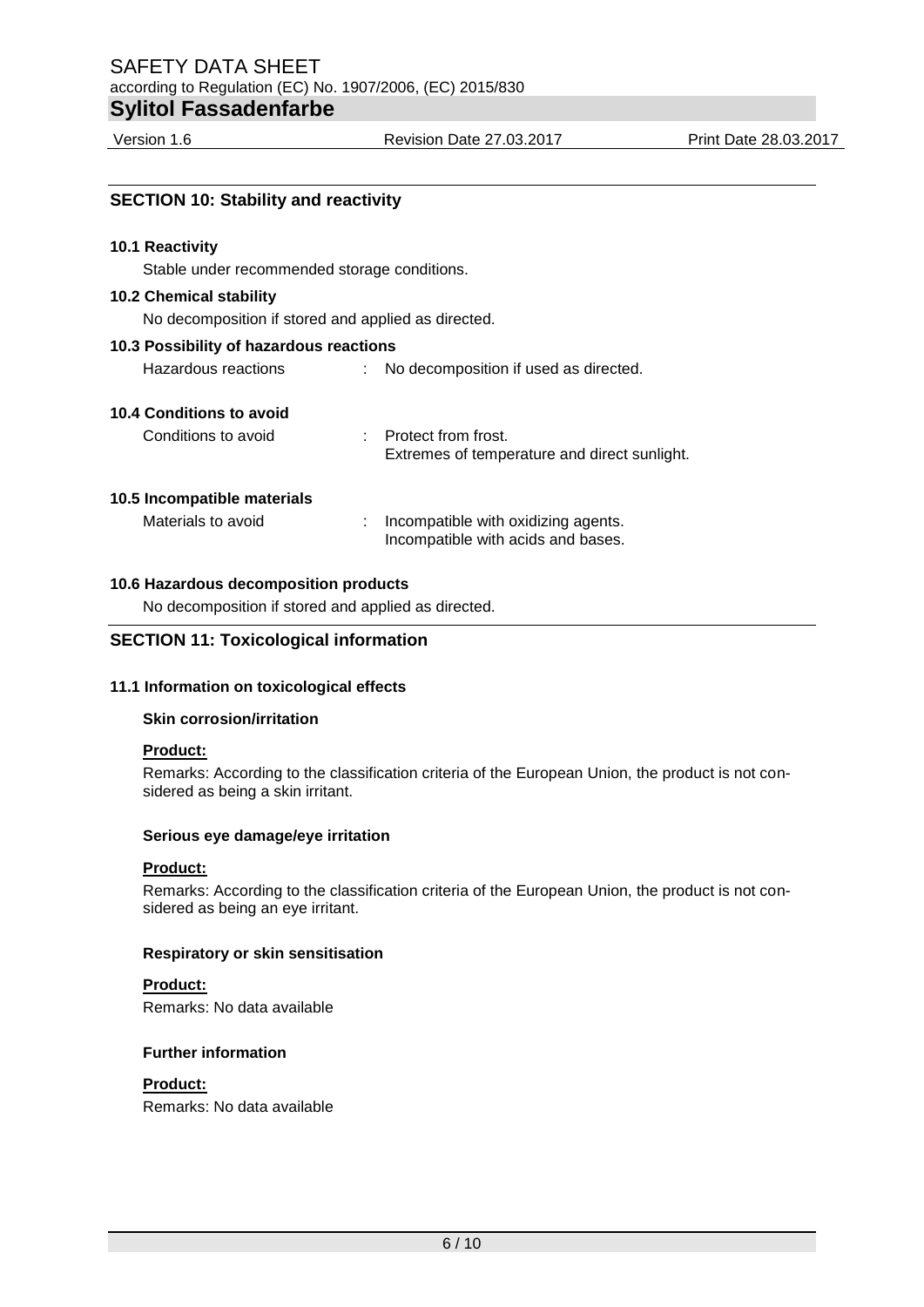Version 1.6 Revision Date 27.03.2017 Print Date 28.03.2017

| <b>SECTION 12: Ecological information</b>                                           |                                                                                                                                                                                                            |
|-------------------------------------------------------------------------------------|------------------------------------------------------------------------------------------------------------------------------------------------------------------------------------------------------------|
| 12.1 Toxicity                                                                       |                                                                                                                                                                                                            |
| <b>Product:</b>                                                                     |                                                                                                                                                                                                            |
| Toxicity to fish                                                                    | : Remarks: No data available                                                                                                                                                                               |
| Toxicity to daphnia and other : Remarks: No data available<br>aquatic invertebrates |                                                                                                                                                                                                            |
| 12.2 Persistence and degradability                                                  |                                                                                                                                                                                                            |
| Product:                                                                            |                                                                                                                                                                                                            |
| Biodegradability                                                                    | : Remarks: No data available                                                                                                                                                                               |
| 12.3 Bioaccumulative potential                                                      |                                                                                                                                                                                                            |
| <b>Product:</b>                                                                     |                                                                                                                                                                                                            |
| Bioaccumulation                                                                     | : Remarks: No data available                                                                                                                                                                               |
| 12.4 Mobility in soil                                                               |                                                                                                                                                                                                            |
| <b>Product:</b>                                                                     |                                                                                                                                                                                                            |
| Mobility                                                                            | : Remarks: No data available                                                                                                                                                                               |
| 12.5 Results of PBT and vPvB assessment                                             |                                                                                                                                                                                                            |
| <b>Product:</b>                                                                     |                                                                                                                                                                                                            |
| Assessment                                                                          | This substance/mixture contains no components considered<br>to be either persistent, bioaccumulative and toxic (PBT), or<br>very persistent and very bioaccumulative (vPvB) at levels of<br>0.1% or higher |
| 12.6 Other adverse effects                                                          |                                                                                                                                                                                                            |
| Product:                                                                            |                                                                                                                                                                                                            |
| Additional ecological infor-<br>mation                                              | There is no data available for this product.<br>Information given is based on data on the components and<br>the ecotoxicology of similar products.                                                         |
| <b>SECTION 13: Disposal considerations</b>                                          |                                                                                                                                                                                                            |

| 13.1 Waste treatment methods |                                                                                                                                                                                      |
|------------------------------|--------------------------------------------------------------------------------------------------------------------------------------------------------------------------------------|
| Product                      | Materials and all related packaging must be disposed of in a<br>safe way in accordance with the full requirements of the local,<br>regional, national and international authorities. |
| Contaminated packaging       | Only completely emptied containers should be given for recy-<br>cling.                                                                                                               |
| Waste Code                   | used product<br>080112, waste paint and varnish other than those mentioned                                                                                                           |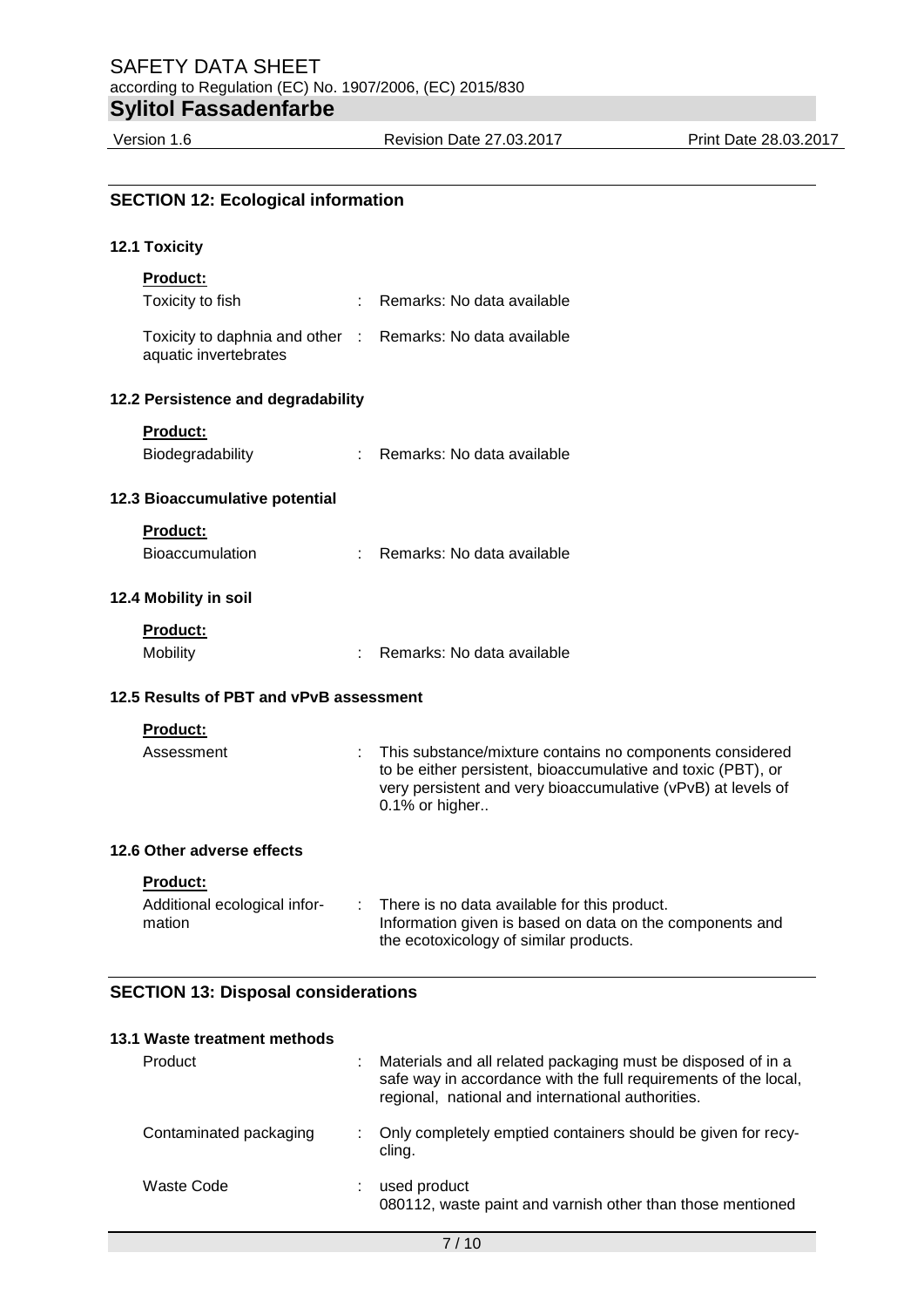Version 1.6 Revision Date 27.03.2017 Print Date 28.03.2017

in 08 01 11

| <b>SECTION 14: Transport information</b> |                                                                                               |  |  |
|------------------------------------------|-----------------------------------------------------------------------------------------------|--|--|
| 14.1 UN number                           |                                                                                               |  |  |
| Not regulated as a dangerous good        |                                                                                               |  |  |
| 14.2 UN proper shipping name             |                                                                                               |  |  |
| Not regulated as a dangerous good        |                                                                                               |  |  |
| 14.3 Transport hazard class(es)          |                                                                                               |  |  |
| Not regulated as a dangerous good        |                                                                                               |  |  |
| 14.4 Packing group                       |                                                                                               |  |  |
| Not regulated as a dangerous good        |                                                                                               |  |  |
| <b>14.5 Environmental hazards</b>        |                                                                                               |  |  |
| Not regulated as a dangerous good        |                                                                                               |  |  |
| 14.6 Special precautions for user        |                                                                                               |  |  |
| Remarks                                  | Not classified as dangerous in the meaning of transport regu-<br>lations.<br>see sections 6-8 |  |  |

# **14.7 Transport in bulk according to Annex II of Marpol and the IBC Code**

Not applicable for product as supplied.

# **SECTION 15: Regulatory information**

### **15.1 Safety, health and environmental regulations/legislation specific for the substance or mixture**

Seveso III: Directive 2012/18/EU of the European Parliament and of the Council on the control of major-accident hazards involving dangerous substances. Not applicable

| Water contaminating class<br>(Germany)                                        | slightly water endangering<br>$\therefore$ 1<br>Classification according to AwSV, Annex 1 (5.2)                                                                                                                                                                                  |
|-------------------------------------------------------------------------------|----------------------------------------------------------------------------------------------------------------------------------------------------------------------------------------------------------------------------------------------------------------------------------|
| Product code for laquers and : M-SK01 1-K silicate paints<br>paints / Giscode |                                                                                                                                                                                                                                                                                  |
|                                                                               | : BSW40 Coating materials, water-based, alkaline                                                                                                                                                                                                                                 |
| TA Luft List (Germany)                                                        | Total dust:<br>Not applicable<br>Inorganic substances in powdered form:<br>Not applicable<br>Inorganic substances in vapour or gaseous form:<br>Not applicable<br>Organic Substances:<br>portion Class $1: < 0.01$ %<br>Carcinogenic substances:<br>Not applicable<br>Mutagenic: |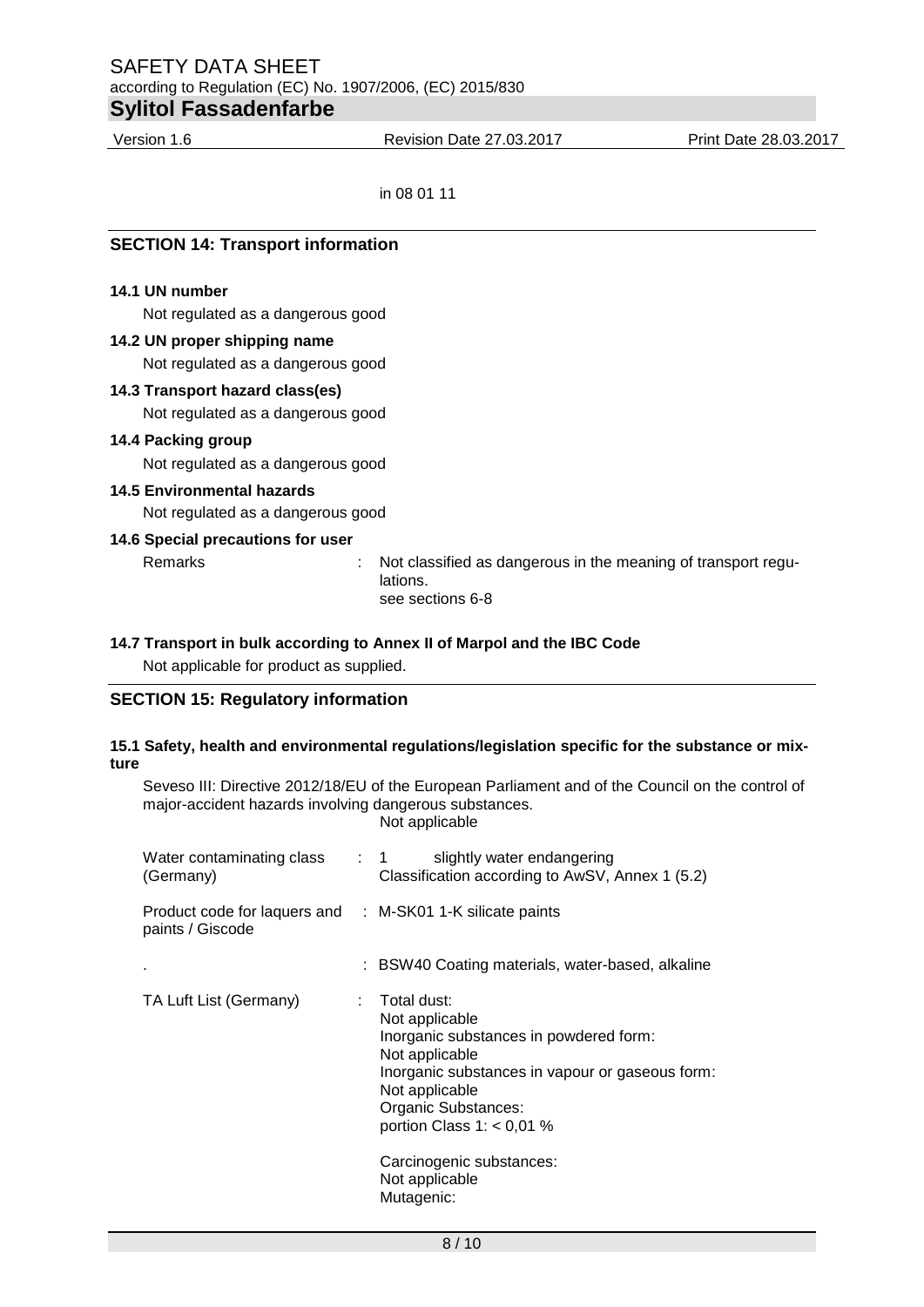# SAFETY DATA SHEET according to Regulation (EC) No. 1907/2006, (EC) 2015/830 **Sylitol Fassadenfarbe**

| Version 1.6                         | <b>Revision Date 27.03.2017</b>                            | Print Date 28.03.2017 |
|-------------------------------------|------------------------------------------------------------|-----------------------|
|                                     |                                                            |                       |
|                                     | Not applicable<br>Toxic to reproduction:<br>Not applicable |                       |
| Volatile organic compounds          | : Directive $2004/42$ /EC<br>$< 1 \%$<br>$< 10$ g/l        |                       |
| $AE2$ Chamical assetutes assessment |                                                            |                       |

#### **15.2 Chemical safety assessment**

A Chemical Safety Assessment is not required for this substance.

### **SECTION 16: Other information**

#### **Full text of H-Statements**

| H315 | : Causes skin irritation.                                                       |
|------|---------------------------------------------------------------------------------|
| H319 | : Causes serious eye irritation.                                                |
| H335 | : May cause respiratory irritation.                                             |
| H372 | : Causes damage to organs through prolonged or repeated<br>exposure if inhaled. |

### **Full text of other abbreviations**

| Eye Irrit.  | $\therefore$ Eye irritation                          |
|-------------|------------------------------------------------------|
| Skin Irrit. | : Skin irritation                                    |
| STOT RE     | : Specific target organ toxicity - repeated exposure |
| STOT SE     | : Specific target organ toxicity - single exposure   |

ADN - European Agreement concerning the International Carriage of Dangerous Goods by Inland Waterways; ADR - European Agreement concerning the Interna-<br>tional Carriage of Dangerous Goods by Road; AICS - Australian Inventor Community number; ECx - Concentration associated with x% response; ELx - Loading rate associated with x% response; EmS - Emergency Schedule; ENCS -<br>Existing and New Chemical Substances (Japan); ErCx - Concentration associa Construction and Equipment of Ships carrying Dangerous Chemicals in Bulk; IC50 - Half maximal inhibitory concentration; ICAO - International Civil Aviation Organization; IECSC - Inventory of Existing Chemical Substances in China; IMDG - International Maritime Dangerous Goods; IMO - International Maritime Organiza-<br>tion; ISHL - Industrial Safety and Health Law (Japan); ISO - Int of Chemicals and Chemical Substances; (Q)SAR - (Quantitative) Structure Activity Relationship; REACH - Regulation (EC) No 1907/2006 of the European Parliament and of the Council concerning the Registration, Evaluation, Authorisation and Restriction of Chemicals; RID - Regulations concerning the International Car-<br>riage of Dangerous Goods by Rail; SADT - Self-Acceleration De Bioaccumulative

#### **Further information**

#### **Other information:**

#### **No exposure scenario communication is required for this product according to REACH Regulation No. 1907/2006 EC.**

This product is a mixture and does not contain Substances of Very High Concern (SVHC) equal or above 0.1%. Therefore no advised uses have to be defined and no chemical safety assessment has to be generated.

Communication of Uses is not required in accordance with REACH Article 31(1)(a) - registered substances / mixtures do not meet the criteria for classification as hazardous in accordance with Regulations 1272/2008 EC or 1999/45/EC.

The information provided in this Safety Data Sheet is correct to the best of our knowledge, information and belief at the date of its publication. The information given is designed only as a guidance for safe handling, use, processing, storage, transportation, disposal and release and is not to be considered a warranty or quality specification. The information relates only to the specific